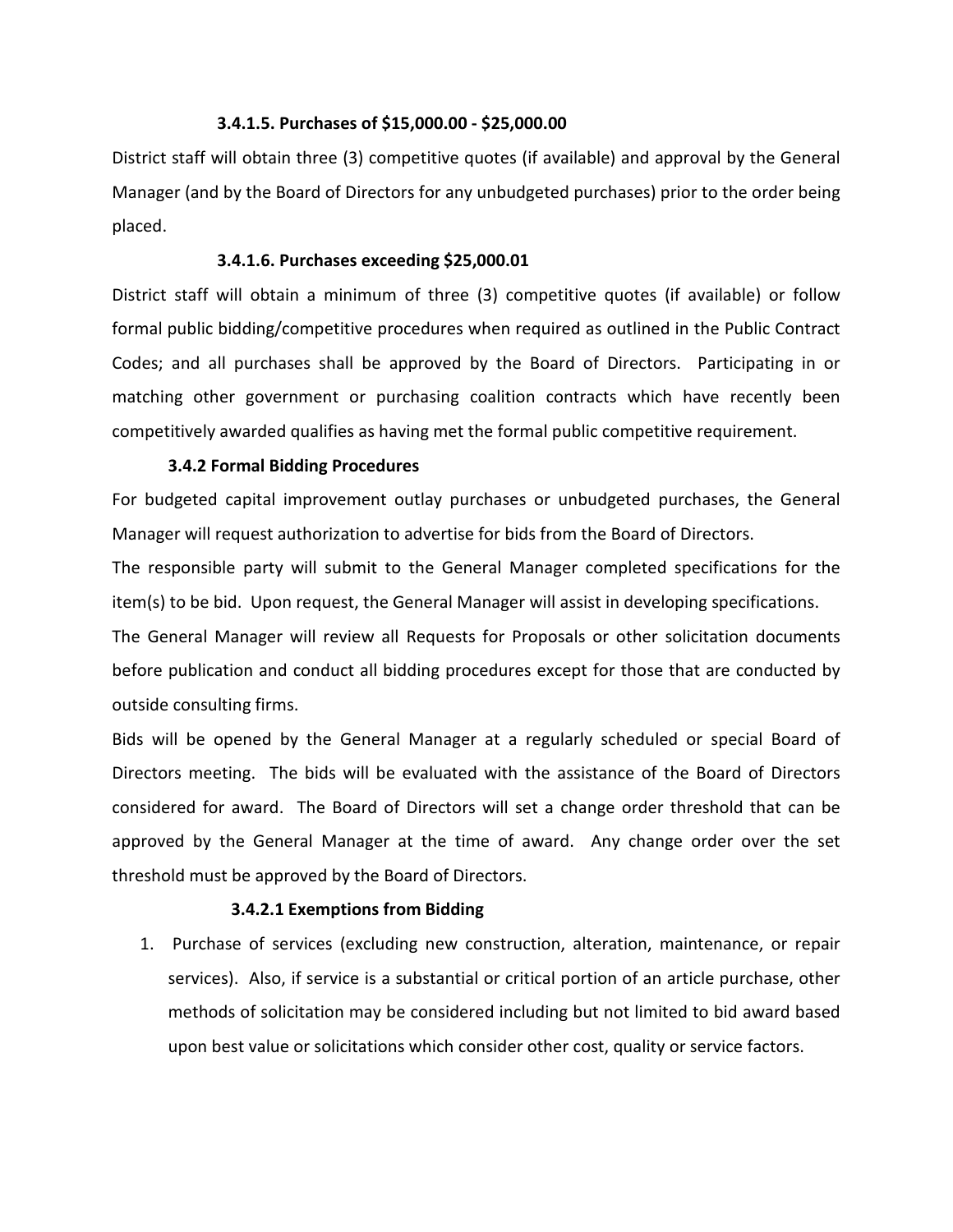- 2. Purchase of commodities or services of (utilities) light, water, power, heat, transportation, telephone service or other means of communication. Or means for the disposition of garbage, sewage or refuse matter.
- 3. When contracting with suppliers awarded State of California price schedules, commodity contracts, master agreements, cooperative agreements, and other types of agreements that leverage the state's buying power (for goods, information technology, and services).

### **3.4.2.2 Exceptions to Bidding**

In any of the following instances, the requirements of bidding may be dispensed with if decided by the Board of Directors:

- 1. When the item (merchandise or service) can be obtained from only one source.
- 2. When the item is required or is economically preferable to match or be compatible with other furnishings, materials or equipment presently on hand and the purchase is made from the manufacturer or supplier who supplied other such furnishings, materials or equipment.
- 3. When the item has been standardized by the District and can be purchased from only one source or is purchased from the original manufacturer or supplier.
- 4. When the Board of Directors determines that due to special circumstances, it is in the District's best interest to purchase an item or enter into a contract without compliance with the bidding procedures (i.e. competitive proposals would not be useful, would not produce an advantage or would be undesirable, impractical, or impossible).
- 5. When all bids are considered unsatisfactory or excessive and are rejected by the Board of Directors by a two-thirds vote (PCC 20206.1), the District may do any necessary work and make necessary expenditures in lieu of contracting for the proposed work.
- 6. When the Board of Directors declares an emergency by a four-fifths vote (PCC 22050), after finding that conditions will not permit a delay resulting from a competitive solicitation for bids. All actions thereafter taken will be reported to the Board until the emergency action is terminated (at the earliest possible date that conditions warrant).